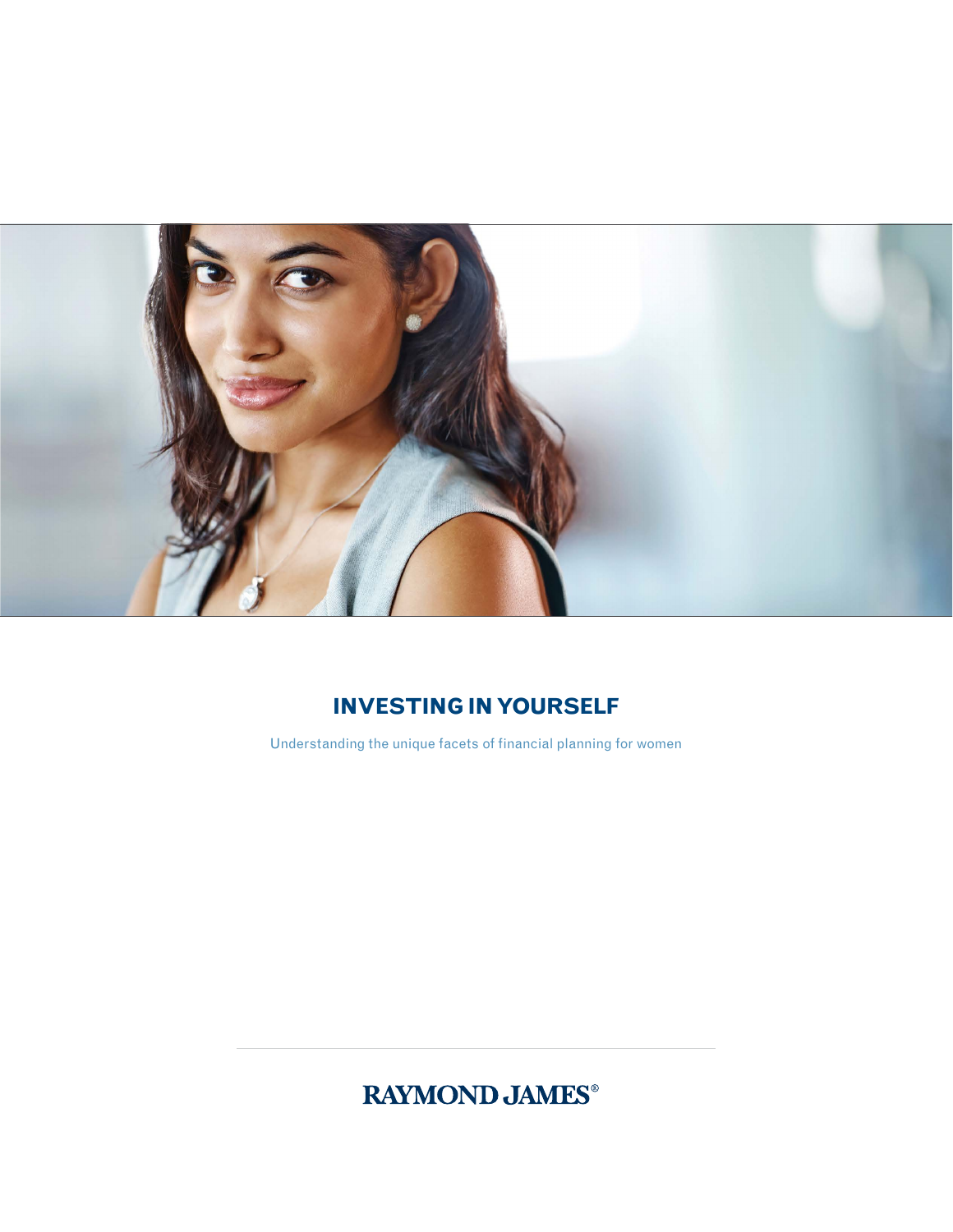# Women & Money

A lot has changed for women over the decades. And while some things, such as continuing to live longer than men, have stayed the same, there are notable differences in the lives of women today and how they lead them. Shifts in population, choices to be more independent, higher incomes and more professional responsibilities all contribute to how women's lives continue to evolve.

Whether focusing on your career or balancing both work and family, successfully managing the responsibilities of life is no easy feat. What's more, navigating life's financial challenges requires careful management. Consulting with an advisor can help bridge the gap between your wishes and goals with a personalized plan for your future.

While no one knows what will happen next in life, we do know that when it comes to financial security, it pays to invest in yourself.

### **Did You Know?**

- Women make up 47% of the labour force.<sup>1</sup>
- $62\%$  of women say they expect to be working past age 65 because they'll NEED to, versus 38% who say they'll WANT to. $2$
- $\triangleright$  Only 7% of women are "very confident" in their ability to fully retire with a comfortable lifestyle.3
- When it comes to contributing to some type of retirement plan – including RRSPs, TFSAs, and workplace retirement plans – the participation rate among women is lower in all categories.<sup>4</sup>

#### Sources:

1. "Labour force, employment and unemployment, levels and rates, by province," Statistics Canada, 2015 2. "Mind the Retirement Gap," Sun Life, 2015 3. "Fourteen Facts About Women's Retirement," Transamerica Center for Retirement Studies, 2014 4. "Global Investor Pulse," BlackRock, 2015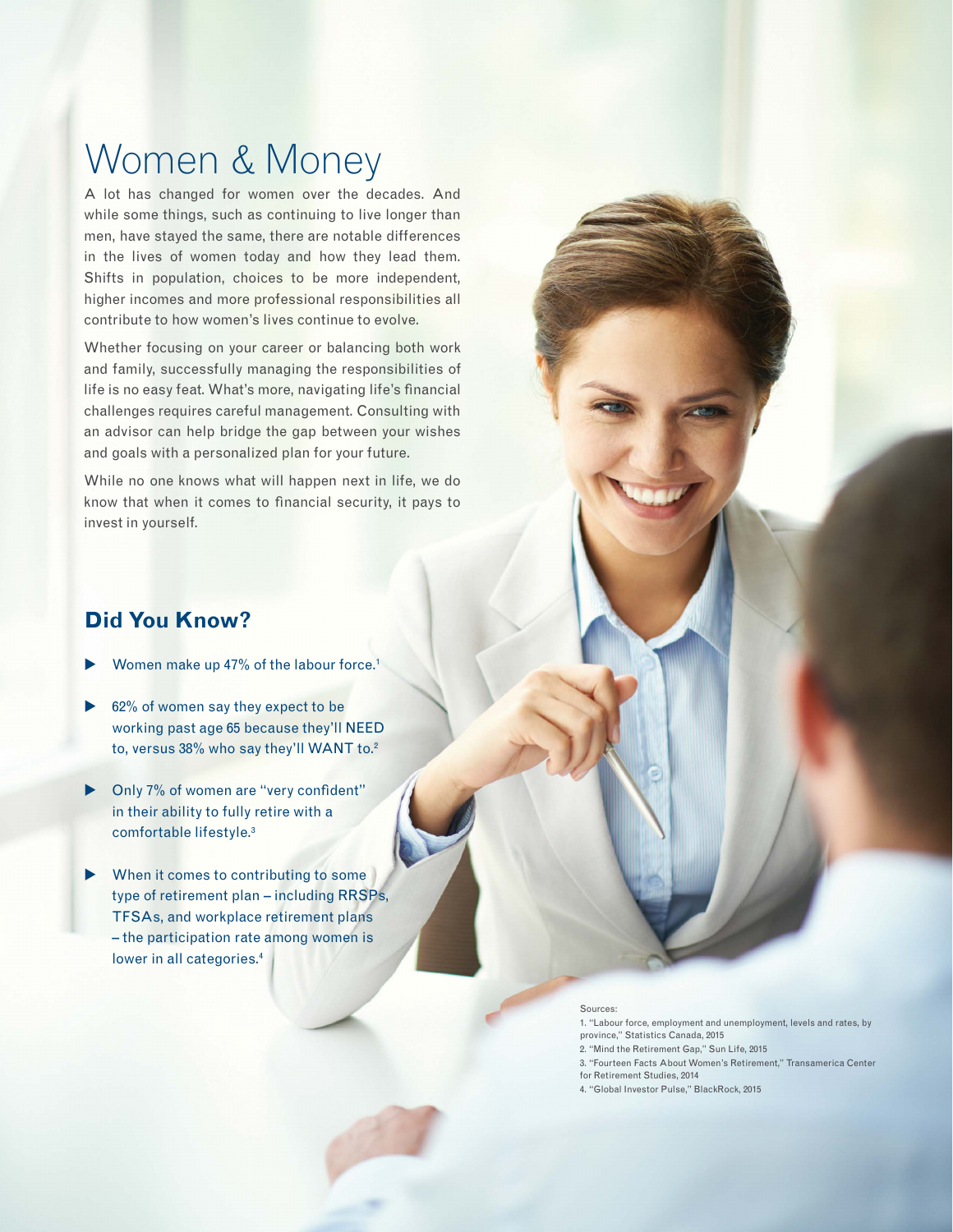

# It's time to take control

At Raymond James, we listen carefully and take the time to learn about you, your expectations about money and your hopes for the future. An advisor can understand your concerns and help design an investment plan specifically tailored to your needs. Together, you should consider what financial goals are important for each stage of your life and develop specific strategies to help meet those goals.

Although it takes work and discipline, the longterm rewards of solid financial planning are worth the effort. Contact an advisor today to help you take control of your future and realize your financial goals.

What do you want in an advisor?

- A relationship based on trust
- Assurance that discussions of your needs and goals are confidential
- Someone who will share knowledge freely and take the time to explain concepts you aren't already familiar with
- An open-minded advocate who takes the time to really listen
- An advisor who knows how to say, "I don't know, but I'll find out"
- A professional who understands that your needs can be different from a man's – and addresses those specific challenges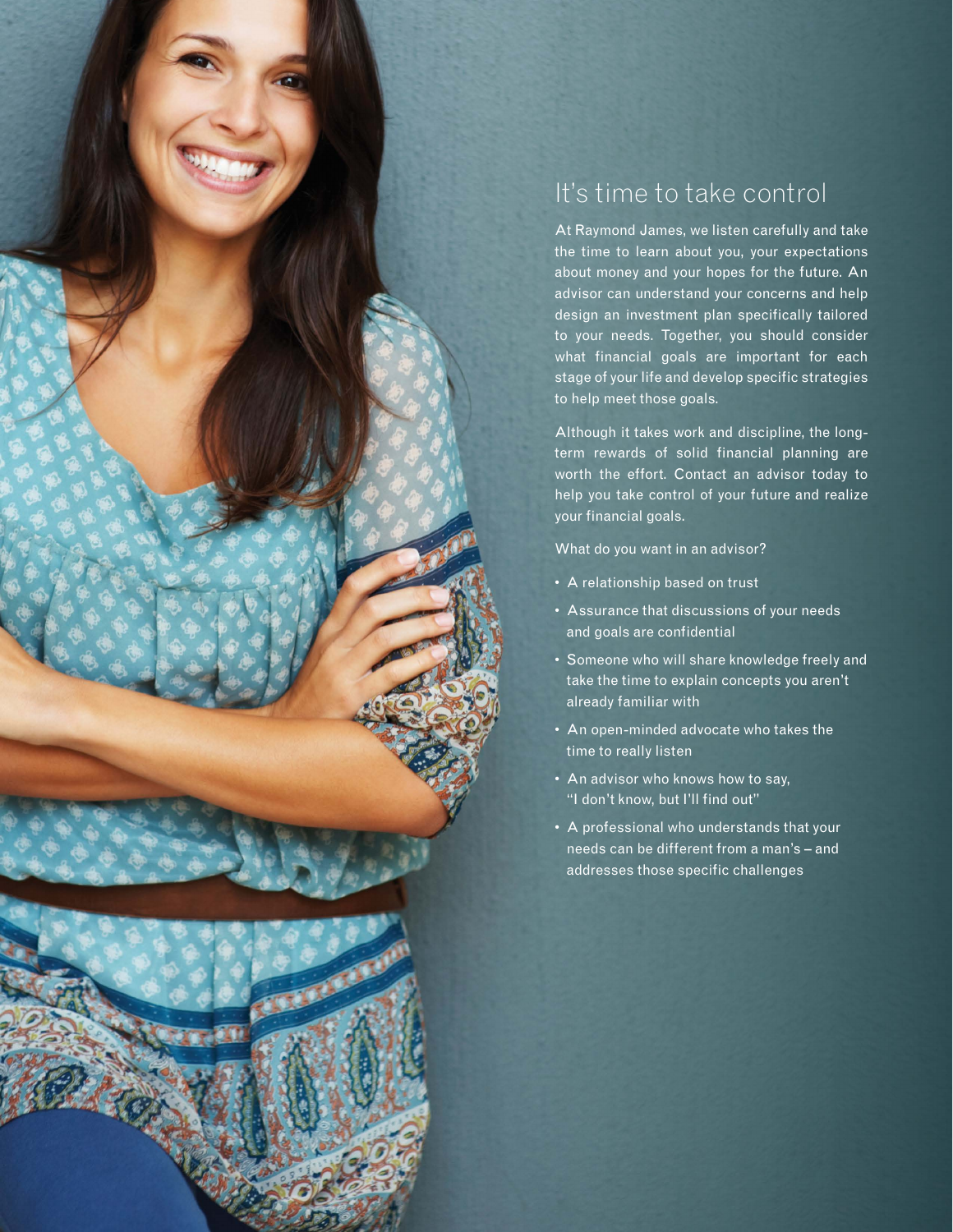#### Investing for the future

Saving is not investing. Smart money managers not only save, but also invest for growth potential and retirement income. And yet – despite living longer and earning less – women in general tend to invest more conservatively than men, keeping a higher percentage of their money in lowerrisk, lower-return investments.

As a rule of thumb, the more risk you take, the greater your potential for higher earnings. For example, investing in higher risk stocks may offer the opportunity for higher returns, but it is not appropriate for all investors. However, while fixed income securities offer lower risk, they typically provide lower financial returns.

Different women at different stages in life tend to have very different attitudes toward risk. Your advisor can help you assess your personal tolerance. To develop a portfolio that takes into account your investment time horizon, you'll need to estimate how long it might be before you retire, or how many years you think your retirement will last.

There is no assurance that any investment strategy will be successful. Investing involves risk and investors may incur a profit or a loss.



#### Evolving life events

The financial planning needs of women can vary widely and change over the course of their lives. Not limited to defining themselves as successful professionals, working or stay-at-home mothers, or as caregivers to family and aging parents, many women juggle some of these roles all at once. Because of these shifting roles, it's increasingly important for women to plan ahead for their financial future.



EMPLOYMENT Staying at home or working part time to raise children or care for an aging parent or spouse can substantially affect your income and ability to save for retirement. Even full-time

working women in Canada earn an average of 72 cents for every dollar earned by men.

Women on average have smaller private savings than men. These realities need to be addressed as women often need greater resources to support themselves in retirement since they tend to live longer than men, and may need to spend more on medical care and are more likely to enter a nursing home.

*Lower average wages impact women throughout their lives, translating into lower lifetime earnings and less financial security in retirement.*



RELATIONSHIP Whether you're in a common law relationship, married, divorced or widowed, it pays to start thinking independently about your own retirement.

Upon the loss of a spouse, many people feel a significant impact in the reduction of their spouse's pension and postretirement benefits. As women tend to live longer, they bear the bulk of this impact.

*Because women tend to live longer than men, they are much more likely to live alone at some point. In Canada, women are becoming widows at the median age of 56, which is surprisingly early.*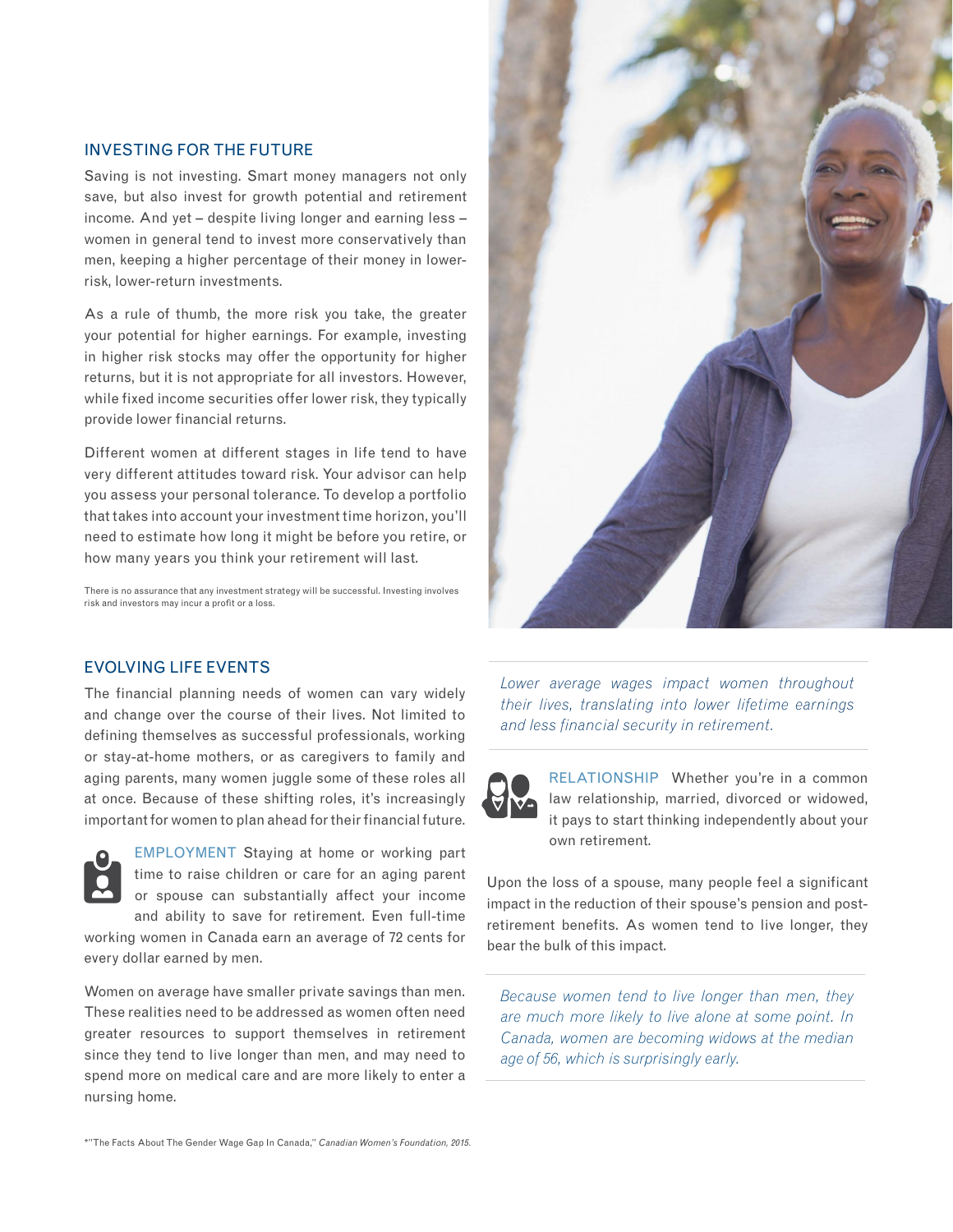



Family Dynamics Having children, preparing to pay for post-secondary education, and caring for aging parents all contribute to big responsibilities

affecting women. More than half of family caregivers are women, and caring for children and elderly relatives can further reduce career earnings that their retirement income is based on.

According to a 2013 research report on caregiving by the University of Alberta, a woman taking on caregiving has a much greater risk of not attaining income security throughout her life than a man for a number of reasons, such as:

- They spend more time performing care tasks;
- $\blacktriangleright$  They are three times more likely than men to experience lost wages, to work part-time, or be out of the paid labour force altogether in order to provide care;
- They incur higher care-related out-of-pocket expenses.\*

While it's important to acknowledge the financial effects these life events have, you don't have to figure it all out alone. Your advisor can help provide specific advice and determine which investments and funding alternatives suit your needs.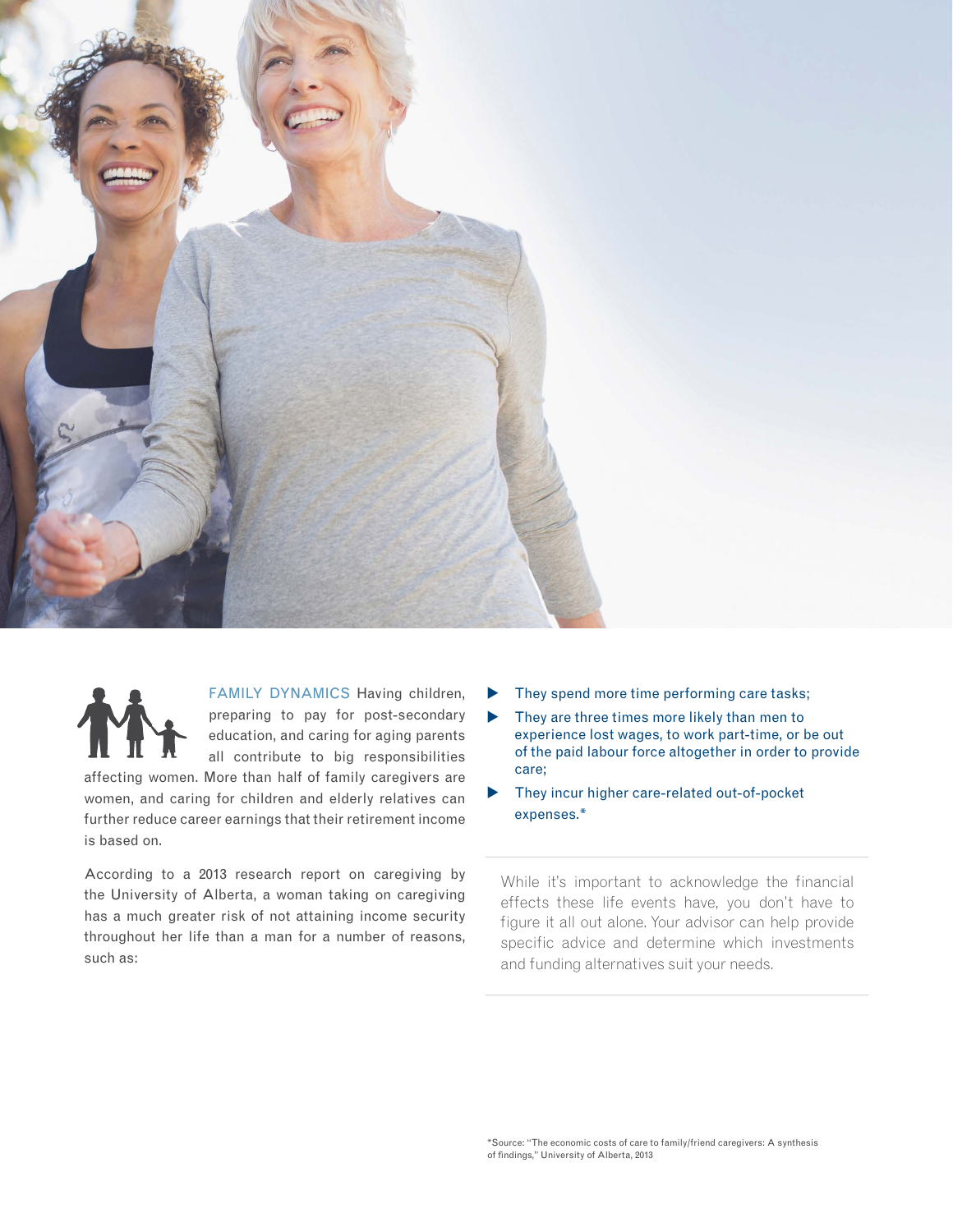# Solutions for all of your priorities in life.

Financial planning, investment management, retirement income planning and estate planning all play a vital role in your financial independence and well-being. Because of this, we focus our expertise on serving you in these areas – so you can continue enjoying the well-deserved lifestyle you've worked so hard to achieve.

### Investing questions to ask yourself

Gather and organize your financial information.

- Where are your financial documents and wills located?
- Do you know where your investment and cash accounts are?
- Do you have access to those assets?
- Are you comfortable with your investing knowledge?
- Do you feel confident to make decisions affecting your financial future?
- Write down your financial needs and goals.
- What specific financial goals are most important to you?
- Do you have short-term financial issues pressuring you now?
- When would you like to retire?
- Would you like to work part time in retirement?
- Do you want to stay in your own home?

Consult with a financial advisor to help reach your goals.

- $\blacksquare$  How much of a nest egg must you accumulate to sustain the lifestyle you want?
- Where will your retirement income come from?
- How much income will you receive if you are no longer married in retirement?
- Do you have adequate long-term care insurance, need a will or estate plan?
- Who would you turn to for financial advice should your partner pass away?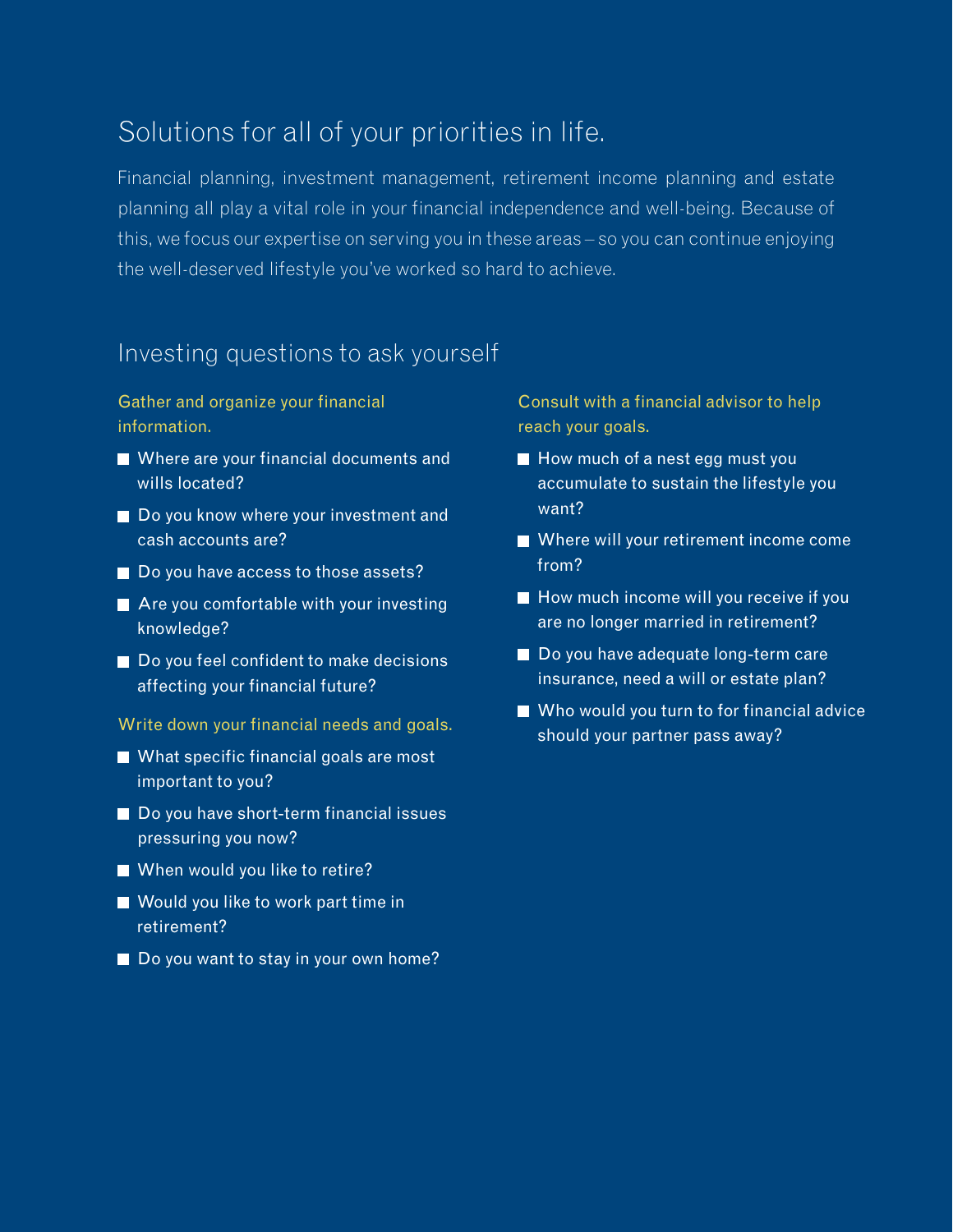

One of your biggest financial challenges, and concerns, may be funding your own retirement. Working with your **Raymond James advisor** can help you take control of your future.

# **RAYMOND JAMES®**